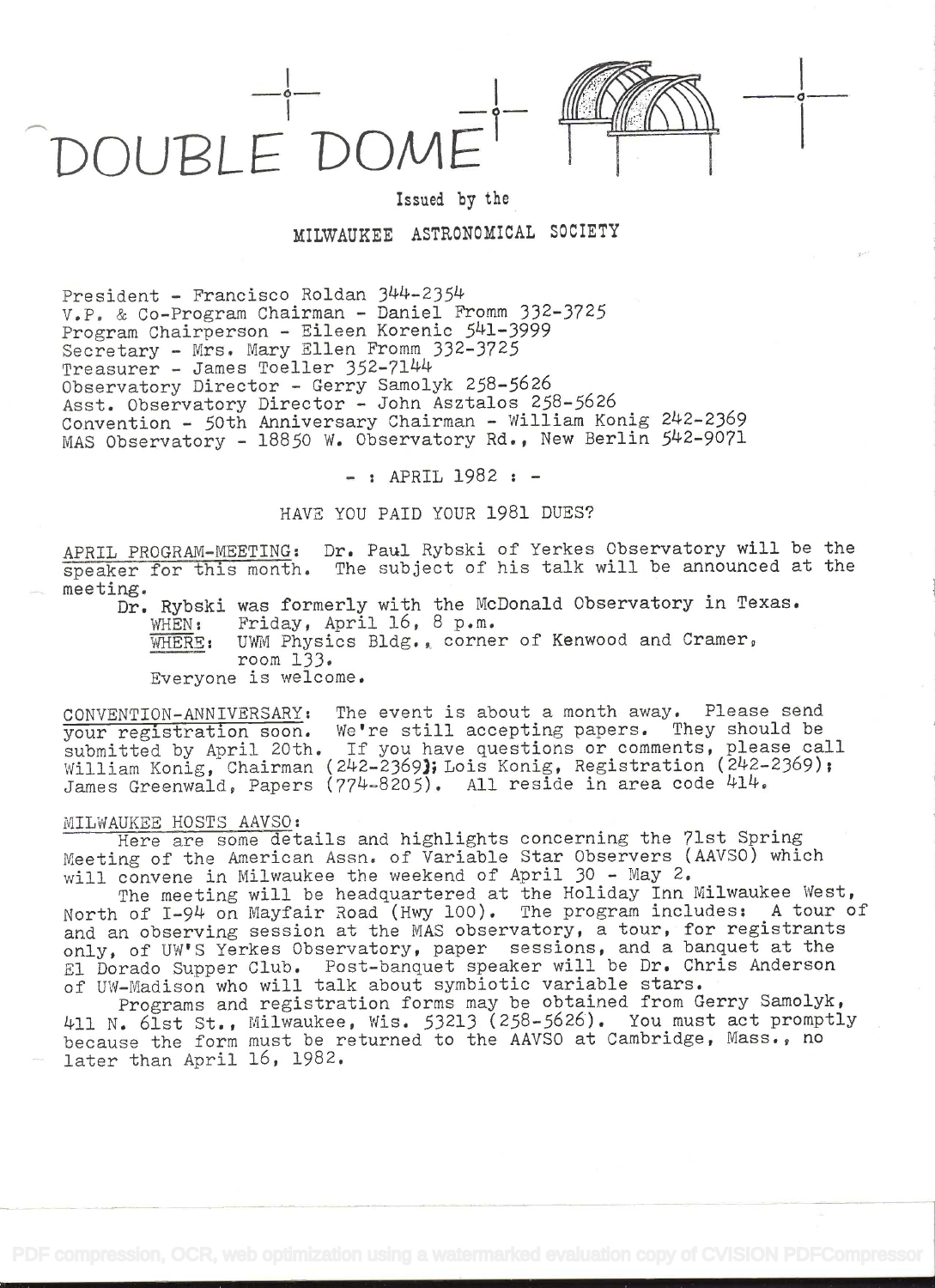MAY ELECTION REMINDER: A part of the May meeting will be set aside for election of MAS officers and. board members, who are selected from incunbents, nominees, volunteers, or recommended members.

The membership has many good people who can fill these positions. They will, no doubt, play a large part in the completion of the 26" telescope.

Incidentally, the May Election-Meeting will take place on Fri., May 14, owing to the Convention-Anniversary event.

ALCON '82, code name of the National Astronomical League Convention will take place July 21-24 in Peoria, Illinois.

As an MAS member, you receive the Reflector newsletter. It covers all the details about registration, accommodations, activities, etc.

If you did not get a Reflector or perhaps it's been mislaid, you can get an information packet with registration forms by writing Ed. & Helen Davis, P. 0. Box 5203, Peoria, Il. 61601 or calling (309) 676-7143.

Judging from the advance information, it's going to be a "Big Bang!"

#### OBSERVATORY NEWS:

26" (O.6m) UPDATE: Please take a few minutes to carefully read the important progress report written by Bill Tuerck, Technical Director of the 26" telescope project.

The latest news is that the finished base for the 26" will soon be at the observatory and ready for installation in the new building as soon as a hoist is rigged! There is also a report that the work on the polar axis has started.

Director Gerry Samolyk needs painters to help paint the inside of the quonset hut before the AAVSO conventioneers tour through. the observatory this month.

A Saturday morning should do it. Can you help? Call 258-5626.

A BIT OF NOSTALGIA: Accompanying th'is month's Double Dome is a copy of the first monthly publication of the Milwaukee Astronomical Society, dated February, 1934!

The observatory news part is quite interesting. History seems to repeat itself!

#### FUTURE EVENTS:

Sun., Apr. 11 - Happy Easter, Everyone!

Tue., Apr. 13, 7 p.m. sharp! Convention-Anniversary Committee meeting, New Berlin Library, 14750 W. Cleveland Ave.

Fri., Apr. 16, 8 p.m.: April Program-Meeting.

- Sun., Apr. 18, 2 p.m.: Telescope Committee meeting at the home of William Tuerek, 340 Joanne Dr., Brookfield, 782-2844. Parts makers needed.
- Fri., Apr. 23, 7:30 p.m.: Board of Directors meeting at the home of Dwight Harris, 3229 N. Shepard Av., 964-1428. Spouses welcome.
- Fri., Apr. 30 Sun, May 2: AAVSO 71st Spring Meeting. See article.
- Wed., May 5, 7:30 p.m.: Observatory meeting at observatory. All members interested in astronomy are welcome.

Sat., May 22: 36th Annual NCRAL Convention - MAS 50th Anniversary.

CORRECTiON! Last month's new members should have been introduced as John Gapko, Jr., and son John. Again, welcome to the MAS.